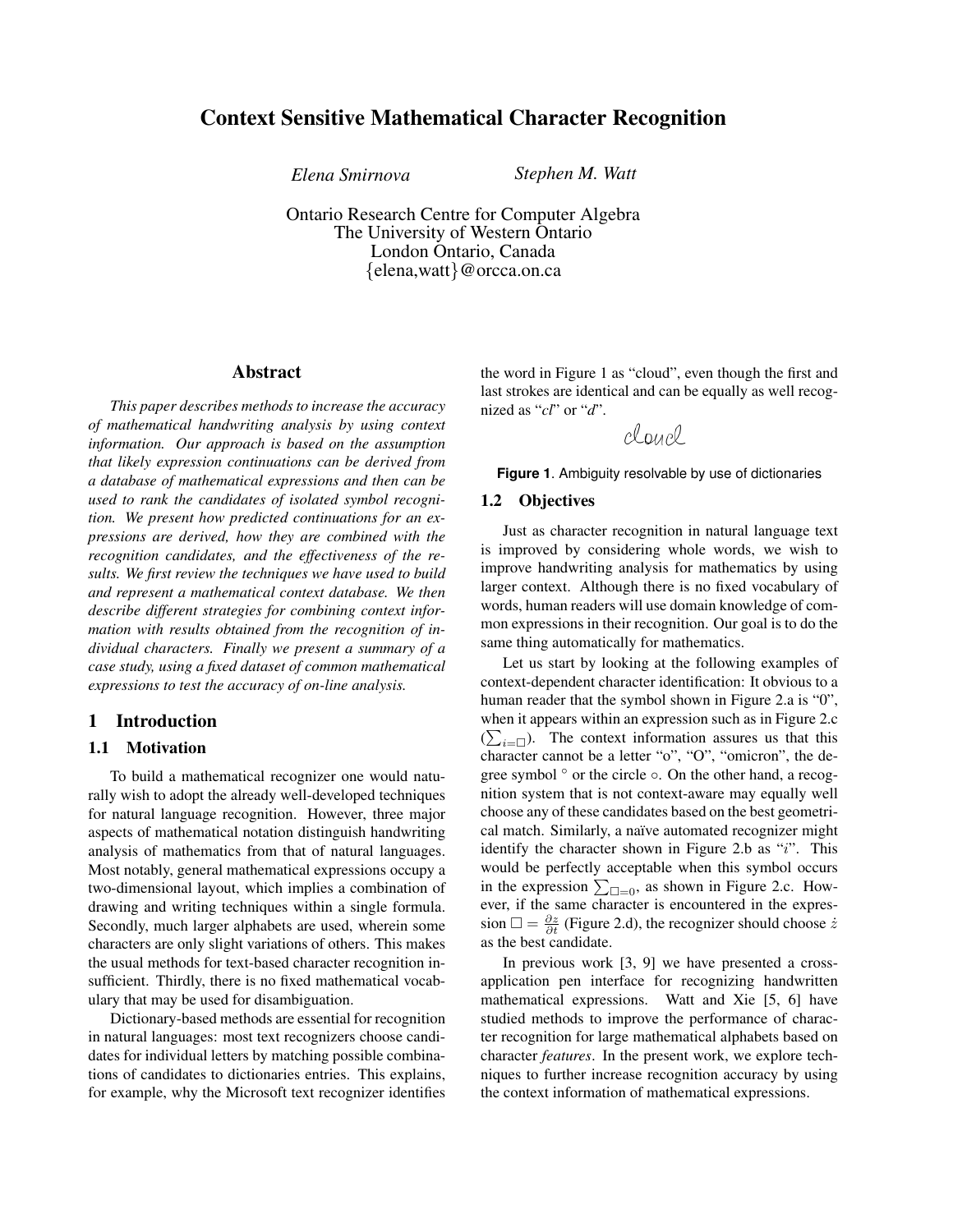

**Figure 2**. Ink samples: isolated and within context

This paper is organized as follows: Section 2 describes our approach to data mining to obtain the mathematical analogue of a "vocabulary". Section 3 shows how the prediction information can be derived from the context of a mathematical expression. Section 4 reviews methods to combine prediction and recognition results and gives an overview on how prediction affects the accuracy of character recognition. Section 5 summarizes our conclusions and outlines some directions for future work in this area.

## 2 Building Mathematical Dictionaries

It is impossible to predict all the possible mathematical formulae that people may write. We can, however, determine a fixed set of the most common expressions currently used in practice by a population of research mathematicians. For this we need to find a reliable source of mathematical content that is neither writer- nor area-specific. Then we can use a collection of the most popular expressions as a "dictionary" for mathematics.

## 2.1 Data Mining

In earlier work Watt and So [4] have studied the most popular mathematical expressions used in practice. As part of this work, they have analyzed and categorized more than 20,000 mathematical documents from the mathematical arXiv service [1] for the period 2000-2004. We have used these results to create an initial dataset for building mathematical dictionaries.

#### 2.1.1 Representation of mathematical content

We started by collecting all mathematical documents from the arXiv e-Print server that were classified under the AMS 2000 Mathematics Subject Classification and were accompanied by TEXsources. In total we were able to obtain more than 40GB of TEX sources.

Although TEX documents contain explicit encoding of mathematical notation, T<sub>E</sub>X markup typically does not represent the semantics, or even the grouping, of the formulae. We partially overcome this deficiency by translating mathematical content from the T<sub>E</sub>X format to Presentation MathML [2]. Using this standard we are able to represent the structure of formulæ as XML trees, which also implicitly encode semantics. As result, we obtained a 7GB collection of 250,000 MathML-encoded expressions.

#### 2.1.2 Serializing formulæ

The theory of probabilistic prediction on strings is more straightforward than that for trees. Therefore, in or-



**Figure 3**. Spacial information could aid recognition

der to compile a dictionary of mathematical expressions, we had to translate the two-dimensional structure of every formula in our collection to a linear sequence.

Obviously, the order in which two-dimensional formulæ can be traversed is not unique, and it is not clear which order is most used in handwritten expressions. Most typically, ambiguous situations arise with fractions and operators that take more than one script. For fractional expressions, we decided to adopt the order in which the numerator appears first, followed by the fraction bar and then the denominator. For the multi-script constructs we have established an order corresponding to the pattern  $\frac{4}{3} \Box$ ? We are currently experimenting with a large test suite to determine whether these conventions will be suitable for most cases.

Our other concern was to preserve spatial relations between individual characters in the expression. For this purpose, we introduced four meta-tags:  $\langle \text{sub} \rangle$ , </sub>, <sup>, </sup>, <frac/>> and <root/>. By serializing expressions in this manner, dictionary methods are able to distinguish between the sequences encoding  $y$  2 and  $y^2$ . Assuming that the first expression is more popular than the second, a mathematical dictionary containing spatial information would be able to recommend the digit '2' as a candidate for the character circled in Figure 3.a, while suggesting the letter  $z'$  for the symbol circled in Figure 3.b

We used this method of expression serialization to convert all formulæ from our MathML collection to strings. Each string contained a combination of meta-tags and mathematical symbols in Unicode format. For example, the serialization process for the expression  $\lim_{x\to 0} \frac{1}{x^2}$ gives the following sequence:  $1, i, m, \text{ and } x, \rightarrow,$ 0,  $\langle$ /sub>, 1,  $\langle$ frac/>, x,  $\langle$ sup>, 2  $\langle$ /sup>.

### 2.2 Collecting Sequences

After the serialization stage, we obtained 250,000 sequences of mathematical literals and spatial tags. From these we have constructed all subsequences of length 3, 4 and 5. This allowed us to find common parts of formulæ that rarely appear on their own. For example, the expression  $\partial x^2$  is almost never used as a stand-alone formula, but is often encountered as a denominator.

For each of the lengths 2–5 we obtained 403,000,000 subexpressions over an alphabet of 510 symbols (504 mathematical characters plus 6 spatial tags). Each of three collections was stored in a separate database, corresponding to the maximum entry length.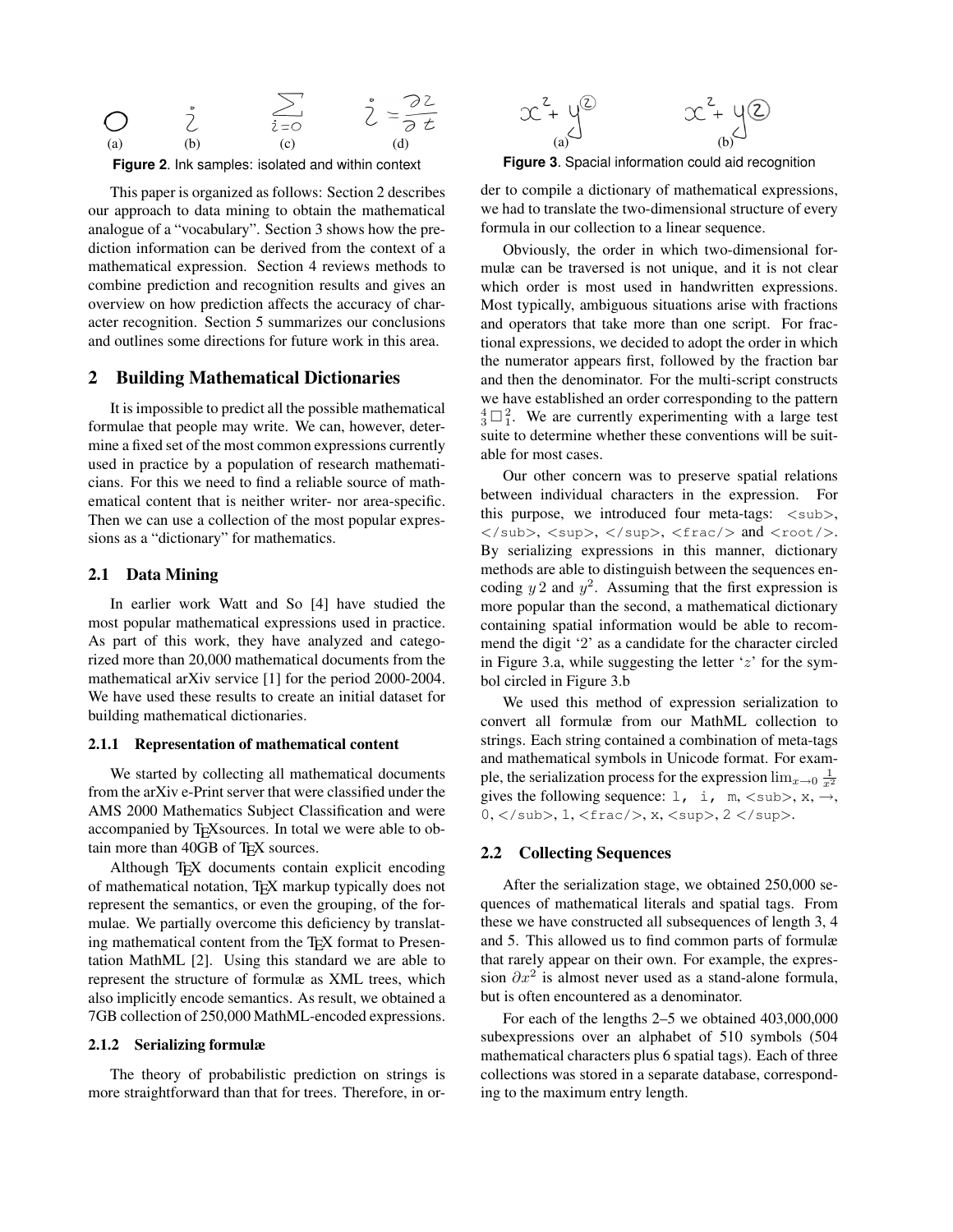#### 2.2.1 Sequence count

The collection of 403,000,000 subsequences contains many repeated entries. On average less then 2% of the subsequences do not have duplicates in the collection. To avoid storing redundant information, all repeated sequences are represented in the database as a single entry, accompanied by its *count* – the number of times the subexpression appears in the original collection.

#### 2.2.2 Popular subexpressions

As expected, among subexpressions with high ranks there are commonly used formula fragments, such as  $\sum_{i=1}$ , sin  $\theta$ ,  $(x, y)$ ,  $f(x)$ , etc. As well as actual subexpressions, we also found popular *patterns* for formula structures, such as " $\square_{\square=1}^n$ ". This entry, for example, shows that if an operator such as  $\sum$  or  $\prod$  has the lower bound equal to 1, then the upper bound is likely to be  $n$ .

Some of the subsequences we found in the top 10% of database entries could have been foreseen. Others were less obvious. For example, the most popular subexpression of length 5 among the 38,000 sample mathematical documents is " < sup > - 1 </sup > (", which corresponds to the formula fragment " $\square^{-1}$ ". This is why we believe it is important to obtain the entries for the mathematical dictionaries from empirical data, rather than from assertions based on intuition or "common knowledge".

### 2.3 Building Compact Dictionaries

Once we had populated the databases with subexpressions, we faced a new problem: Even without storing duplicates, the collections are too large. In the worst case, the size reached 660MB. This made the collections difficult to store and slow to access. Moreover, these databases were originally created to serve as mathematical dictionaries for assisting character recognizers. Given that recognizer systems are typically designed to work on portable devices such as the Tablet PCs and Pocket PCs, dictionaries of this size are not usable. We therefore had to find a criterion to reduce subexpression databases to a more reasonable size without sacrificing their useful content.

#### 2.3.1 Expression distribution

Our first observation is that the popularity of an expression is represented by its count, *i.e.* expressions with low counts are not used frequently enough to warrant being included in a dictionary. The second observation is that as the count decreases, the number of seldom-used subsequences with that count increases, and there are few subexpressions that are very popular. The data we collected from the three databases showed similar dependency of number of different sequences of each counts on relative frequency. In each case the relation was monotonically decreasing, concave upward, similar to a negative exponential as can be seen in Figure 4.



**Figure 4**. A diagram of distribution of mathematical subexpressions with respect to their frequency

|                       |  | <b>Table 1.</b> Three types of Compact Dictionaries for se- |  |
|-----------------------|--|-------------------------------------------------------------|--|
| quences of length 3-5 |  |                                                             |  |

|             |              | Min   | Min.       | $#$ of    |         |
|-------------|--------------|-------|------------|-----------|---------|
| Type        | Purpose      | Expr. | occurrence | different | Size    |
|             |              | Count | rate       | entries   |         |
| "Light"     | Recognizers  | 1000  | 0.00025%   | 30,000-   | $0.3 -$ |
|             | on PDAs      |       |            | 40,000    | 0.5MB   |
| "Practical" | Recognizers  | 400   | $0.0001\%$ | $80,000-$ | $1.0-$  |
|             | on TabletPC  |       |            | 200,000   | 3.4MB   |
| "Detailed"  | Experimental | 100   | 0.000025%  | 220,000-  | $10-$   |
|             |              |       |            | 400,000   | 22MB    |

#### 2.3.2 Refining databases

The dependency in expression distribution suggests that by excluding the least popular expressions, we can significantly reduce the database size without reducing its utility. We therefore explored what would be a reasonable point at which to cut-off the database entries. For subexpressions of each length we created three databases, corresponding to different levels of completeness: "detailed", "medium" and "light". The qualitative characteristics for each type are summarized in Table 1.

## 2.4 Mathematical Context Databases

Dictionary-based methods for recognition of natural languages are based on word matching. This strategy will not work in mathematics: Due to the wide variety of mathematical expressions, dictionary support in pen mathematics should be based on matching arbitrary parts of the formulae, rather than whole expressions.

As described in Section 1, recognition of mathematical characters is often determined by the local context. We suggest the use of collections of subexpressions, as described in Section 2.2, for creating *mathematical con*text databases. Thus, given a local spatial context<sup>1</sup> for a character in a handwritten formula, we will be able to determine whether a recognition candidate for this character would likely appear in an expression.

<sup>&</sup>lt;sup>1</sup>Because our context databases are static we do not fully use information from the temporal context. Instead, the spatial context of each character is re-computed each time a new symbol is added to or deleted from the expression. This maintains consistency between the spatial and temporal contexts.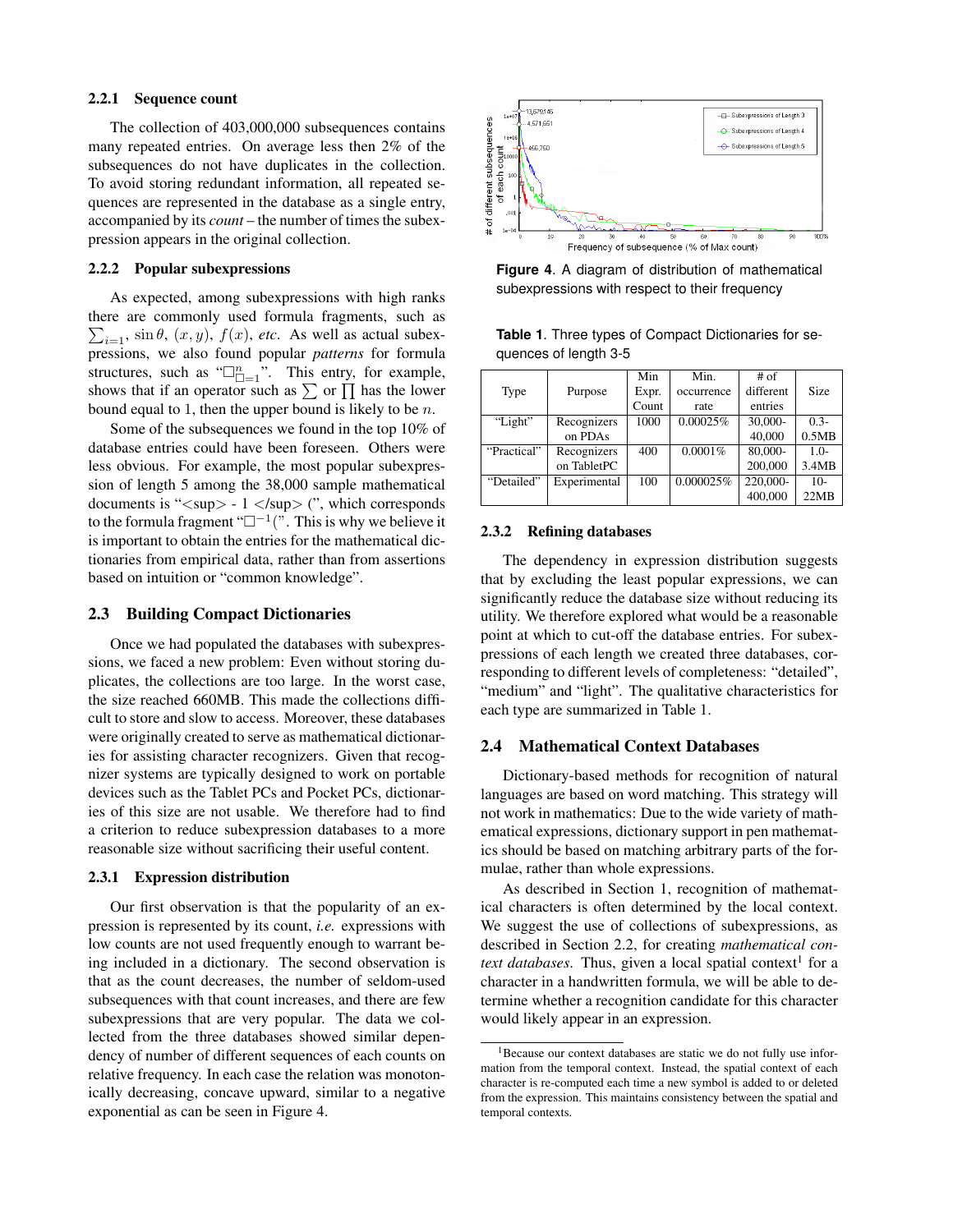

**Figure 5**. Part of a context database starting with i

$$
i \in
$$

**Figure 6**. Ambiguity resolvable by a context database

We shall call a length of the sequence encoding the preceding context as the *depth of the context*. As a part of mathematical expression, context is presented by twodimensional structure; therefore, its encoding will contain meta-tags, that are also counted in total length of the encoding sequence. The *depth* of a context database is the maximum depth of its entries.

To date, we have built nine context databases, of various depths of context and levels of precision (see Section 2.3.2). Four of them are included in the mathematical recognition software Mathink, presented in [9].

### 2.4.1 Context and possible continuations

Each entry in a context database has two parts: *local context* and its *continuation*. Depending on the depth of the local context, the database can suggest a different number of continuations. For example, according to the fragment of a context database shown in Figure 5, a formula ending with "..i" may have five possible continuations, while an expression ending with " $\ldots$  ∈" may have only three: " $I$ ", " $\{$ " and " $\mathbb{N}$ ".

Symbols found among possible continuations of a particular context can advise recognition systems of the candidates that are more appropriate in a given context. Thus, for example, the context database would suggest that a hand-printed character on Figure 6 should be recognized as a capital letter I, and not as, for example, a number 1.

These ideas can be made more precise by considering the counts as defining a measure. Moreover, weights of words can be used to estimate a "likelihood" for the corresponding continuation. For example, according to the fragment in Figure 5, the letter "I" would be four times as likely to continue the sequence " $i \in$ " as the open brace symbol, and thirteen times as likely as the symbol "N." In the next sections we show in detail how to use this count information in cooperation with character recognition.

## 3 Character Prediction in Mathematical **Expressions**

As described in the previous section a context database suggests possible continuations for an input sequence. To do this we need to extract the local context from a partially-entered formula and match it against context database entries. In this section, we describe a technique to obtain the local spatial context from handwritten mathematical expressions. We also demonstrate by example how to use context information to calculate predictions for possible continuations.

## 3.1 Initial Settings

The context databases and the prediction methods are designed to be used for character prediction in mathematical handwriting recognition software. Usually, linear mathematical handwriting flows in one direction. The current version of our recognition system, Mathink, handles Western-style handwriting: from left to right. Furthermore, the design of our system assumes that every character is recognized immediately after it has been entered. This strategy ensures that by the time a new symbol is written, all previous characters have been recognized correctly, so we can use them as data in computing prefixes for further analysis.

These two observations imply that for our existing settings we can consider only context that *precedes* the recognized character. For this reason we have organized the context databases as prefix-defined, *i.e.* they provide easy access to *continuations* of a given sequence, but do not offer efficient methods to retrieve information about characters that may precede the context. In this paper we do not address the question of using the *surrounding context*. However, the approach of using the local surrounding context in global expression recognition appears to be promising.

## 3.2 Retrieving Context from Mathematical Expressions

We require a technique to identify the local spatial context of any character in a handwritten formula, regardless of whether this character has been recognized or just entered. For clarity, we demonstrate the method for context retrieval by example: Given the partially recognized formula of Figure 7.a, suppose the user has just added a new ink character below the horizontal bar. Now, *before* recognizing the new ink, the system has to identify in which spatial context this character appears. To answer this question, first, it must analyze and serialize the structure of the expression. From the resulting sequence of linearized expression structure it then needs to extract the part that corresponds to the neighborhood areas on the left, above or sometimes below the handwritten character.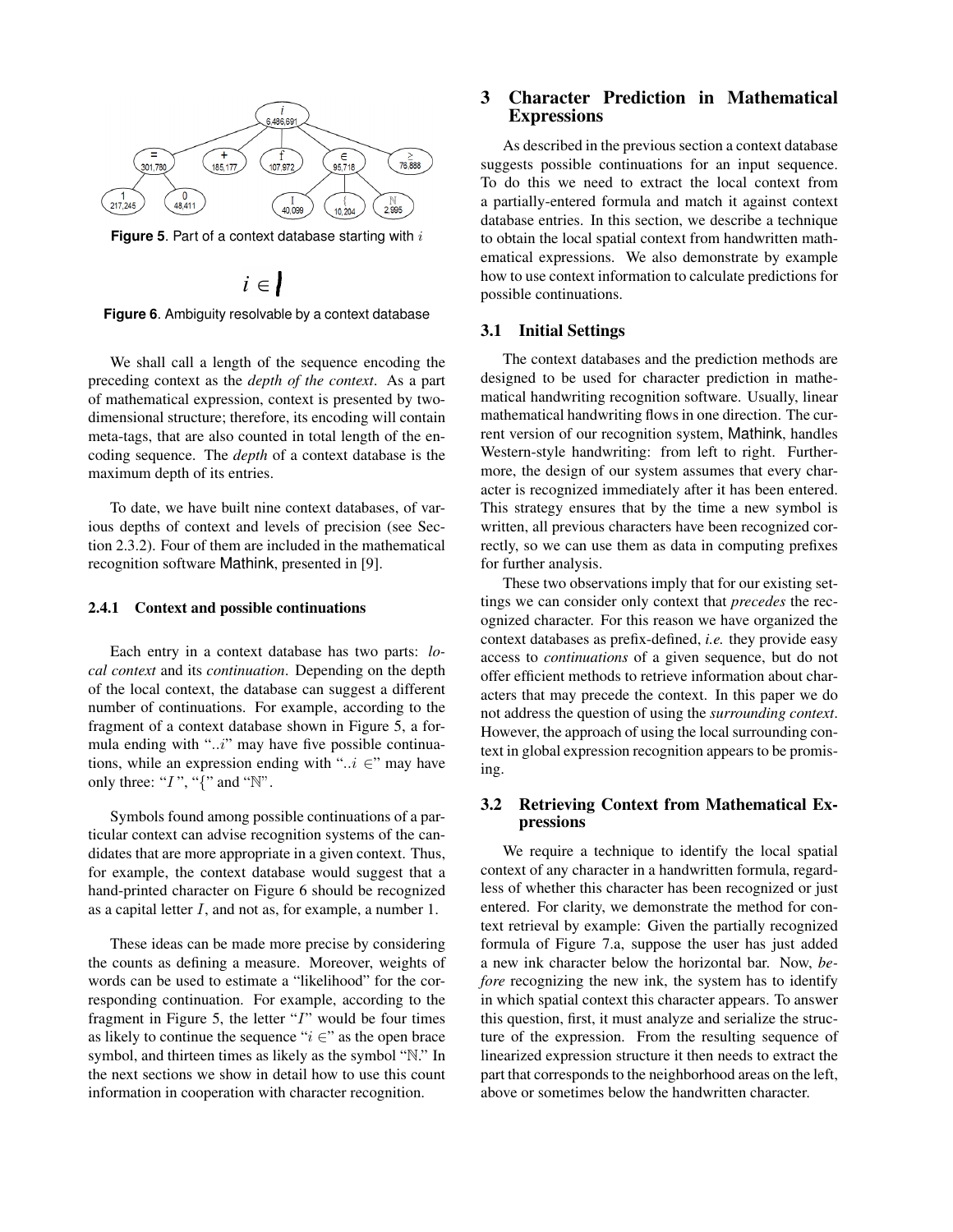

**Figure 7.** Partially recognized expression  $\frac{\sqrt{3}}{2}$  (a) and a corresponding layout tree (b)

To determine the structure of the expression, including the newly entered ink, we cannot use a regular structure analyzer, since it requires the character to be recognized first. On the other hand, we cannot leave the new entry out while computing the context. For instance, in our example the final result depends on the fact that a new character is written *under* the rest of the expression. To resolve this situation, we use a preliminary structure recognizer: a "layout analyzer" that estimates the role of a new entry in the formula structure, by using only the size and the position of its bounding box. Thus, the expression from Figure 7.a will be translated into a layout tree, presented on Figure 7.b.

The layout tree can be easily converted into a linear sequence, using the serializing methods presented in Section 2.1.2. For example, the tree in Figure 7.b would be linearized as  $\langle \text{root} \rangle > 3 \langle \text{frac} \rangle$ . Then, the context is defined by the last  $n - 1$  literals of this sequence, where n is the depth of the context database. So, if we use a context database of depth more than 4, we can send the whole sequence to the next stage for computing potential continuations.

# 3.3 Calculating Character Prediction

To compute possible continuations of a given context, we send a query to the context database. If this succeeds, we get the result as a weighted vector of alternatives, which we can normalize and export as a set of ranked candidates for character predictions. If the current context of length *l* is not found in the context database, we try again with a subsequence of the last  $l - 1$  literals and repeat the procedure.

From the perspective of expression analysis, possible continuations of a given context can be considered as *prediction candidates* for a newly entered character. Then the normalized rank of each candidate can be used as a *prediction confidence* in further analysis. In the next section we show how prediction information may affect the results of isolated character recognition.

## 4 Combining Prediction and Recognition

We are interested in whether prediction results can improve recognition. There are many ways one may use a ranked list of predicted next character possibilities. At a minimum, the list of likely continuations could be used as

**Table 2**. Ranking of recognition results for the handprinted character in Figure 7.a

| Char          | Recognition | Original | Prediction | Combined   | <b>New</b> |
|---------------|-------------|----------|------------|------------|------------|
|               | Confidence  | Rank     | Confidence | Confidence | Rank       |
| Z             | 0.912       |          |            | 0.912      | 2 (.F      |
| Z.            | 0.841       | 2        |            | 0.841      | 3(1)       |
| $\mathcal{D}$ | 0.61        | ٩        |            | 1.61       |            |
|               | 0.102       | 4        |            | 0.102      |            |
|               | 0.034       |          |            | 0.034      |            |

a filter to prune the search space for a recognizer. Knowing likely next characters could also be used to select the most strongly separating features for those characters and advise the recognizer to budget more time in analyzing those. The ranking of the most likely next characters could also be used to re-order closely ranked recognition results. It is this last possibility we explore here.

Table 2 presents an example of combining confidence scores, where the correct candidate for the denominator in Figure 7.a is "promoted" owing to its prediction confidence. In practice we commonly face situations where prediction and recognition results contradict each other. In these cases we have to decide how to combine the confidence values of character prediction with those of recognition.

There have been many suggested methods to combine methods that give different results. The work of Kuncheva[7] or Kittler [8], for example, serve as a useful starting point for those unfamiliar with this literature. For simplicity, in this preliminary study, we explore combining scores using simple arithmetic models. When these produce significant results, more sophisticated methods can be used.

## 4.1 Combination Functions

If we define the final rank of a candidate as a function of two arguments: *recognition certainty* R and *prediction confidence* P, then we need to find a reliable method to combine these values. Regardless of the type, the combination function  $\mathfrak C$  shall have two parameters. These are weight coefficients for recognition and prediction confidences. For concreteness, in this work we have considered three types of combination functions  $\mathfrak{C}(\alpha, \beta)$ :

$$
\mathfrak{C}_1(\alpha,\beta) = \alpha \cdot \mathcal{R} + \beta \cdot \mathcal{P} \tag{1}
$$

$$
\mathfrak{C}_2(\alpha,\beta) = \mathcal{R}^{\alpha} \cdot \mathcal{P}^{\beta} \tag{2}
$$

$$
\mathfrak{C}_3(\alpha,\beta) = \alpha \cdot \exp(\mathcal{R}) + \beta \cdot \exp(\mathcal{P}) \qquad (3)
$$

Within this setting our goal is to estimate the best combination of  $\alpha$  and  $\beta$  by maximizing  $\mathfrak{C}_i$  over a set of handwriting samples. We must avoid choosing the coefficient based on the results of too few experiments with single users' handwriting. Unfortunately that approach to handwriting analysis is too often practiced by system developers. The approach we took is instead based on the use of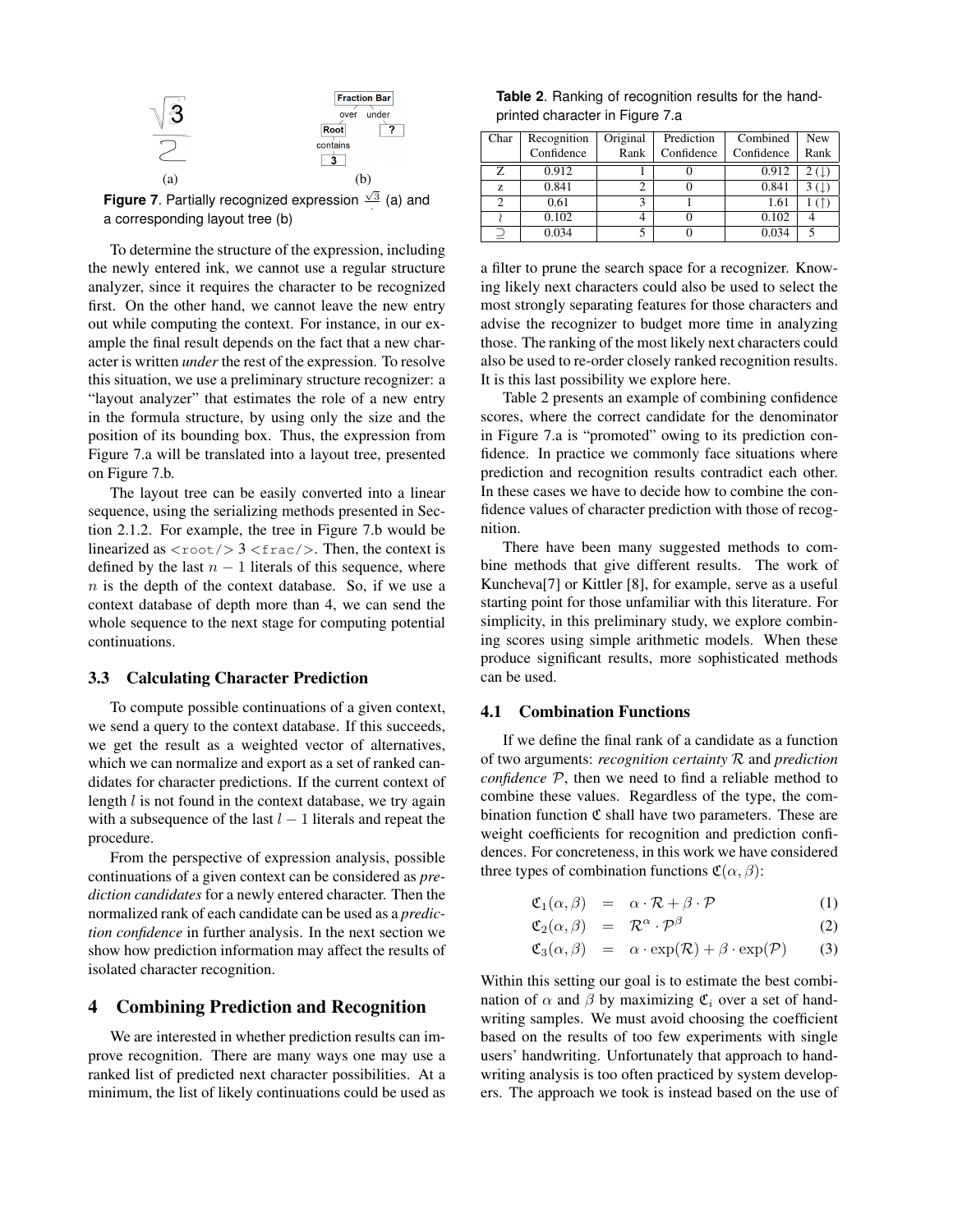empirical data obtained from larger test suites. Although in our experiments we used prototype test sets, the approach we have developed can be extended to larger collections to obtain more general results.

## 4.2 A Testbed

We chose to search for a combination of the coefficients  $\alpha$  and  $\beta$  that optimized the recognition rate for a fixed set of handwritten expressions. To do this, we have built a test suite that had used seventeen representative formulæ from different areas of mathematics. We then collected handwritten samples of these formulæ from 10 different writers.

To analyze the experimental data, we have developed a software environment for testing based on the Mathink recognition system [9]. Once the handwritten samples were collected, we ran the Mathink recognizer on a set of 170 expressions, using the grid  $[1..20] \times [0..10]$  for  $\alpha$ and  $\beta$ , repeating calculations for each of the three combination formulae.

## 4.3 Experimental Results

The experiments have shown that there is always a combination  $\langle \alpha, \beta \rangle$  that increases recognition accuracy for each writer individually, for every formula and, even better, for an average of all individual writers and formulas. The experiments have also confirmed that heavily relying on prediction, when recognition confidence is low will significantly decrease the overall recognition rate, in the worst case by up to 10%.

The diagrams in Figures 8, 10, 12 represent typical results of the test cases for  $\mathfrak{C}_1$ ,  $\mathfrak{C}_2$  and  $\mathfrak{C}_3$ . They show the increase in accuracy compared to the results of character recognition, obtained without using prediction information. The overall distribution of the coefficients  $\alpha$  and  $\beta$ yields the patterns of Figures 9, 11, 13.

Our search for good values for  $\alpha$  and  $\beta$  has been based on a naïve evaluation of points on a grid. More sophisticated optimization strategies should prove both more efficient and yield better results.

## 5 Conclusion

We have explored methods to use the context to improve on-line mathematical handwriting analysis. While dictionary-based methods are widely practiced in handwriting recognition for natural languages, there is no fixed vocabulary to support them for mathematical content. Nevertheless, in practice some mathematical expressions are used much more often than others. This observation allows us to define a measure on the set of expressions and use this in place of a dictionary.

In this work we have discussed how context databases can be built from sets of mathematical expressions used in practice. We have also shown how we derive the local context from the partial structure of mathematical formulæ and have demonstrated how this context information can be matched against context databases.

Furthermore, we have investigated methods of combining prediction information with recognition results. We have built a framework based on the Mathink system to validate our approach. We used this testing environment to drive an experimental study designated to determine the best combination of context prediction and character recognition. The experimental results confirmed the existence of a combination method, increasing the accuracy of isolated character recognizers.

Our on-going research examines a variety of strategies for such combinations, on verifying these results against larger writing samples, and on using context databases specific to particular areas of mathematics.

## References

- [1] ArXiv e-Print Archive, http://arxiv.org, (c) 2000- 2004.
- [2] R. Ausbrooks, S. Buswell, D. Carlisle, et al., *Mathematical Markup Language (MathML)* version 2.0 (second edition), World Wide Web Consortium, 2003.
- [3] Elena Smirnova and Stephen M. Watt, "A context for penbased computing", *Proceedings of the Maple Conference 2005*, Maplesoft, 2005, pp. 409–422.
- [4] Clare M. So and Stephen M. Watt, "Determining empirical properties of mathematical expression use", *Proceedings of Fourth International Conference on Mathematical Knowledge Management, (MKM 2005)*, Springer Verlag, 2006, pp. 361–375.
- [5] Stephen M. Watt and Xiaofang Xie, "Prototype pruning by feature extraction for handwritten mathematical symbol recognition", *Proceedings of Maple Conference 2005*, Maplesoft, 2005, pp. 423–437.
- [6] Stephen M. Watt and Xiaofang Xie, "Recognition for large sets of handwritten mathematical symbols", *Proceedings of IEEE International Conference on Document Analysis and Recognition (ICDAR 2005)*, vol. 2, 2005, pp. 740–744.
- [7] Ludmila I. Kuncheva, "Combining Pattern Classifiers: Methods and Algorithms", ISBN: 978-0-471-21078-8 Hardcover, 376 pages, July 2004
- [8] Josef Kittler, Mohamad Hatef, Robert P.W. Duin, Jiri Matas, "On Combining Classifiers", *IEEE Transactions on Pattern Analysis and Machine Intelligence*, Vol. 20, Issue 3 (March 1998) ISSN:0162-8828, pp. 226-239
- [9] Elena Smirnova and Stephen M. Watt, "A cross-application architecture for pen-based mathematical interfaces", *Proceedings of Mathematical User Interfaces (MathUI 2007)*, http://www.activemath. org/workshops/MathUI/07/proceedings/ Smirnova-Watt-MathInk-MathUI07.pdf.